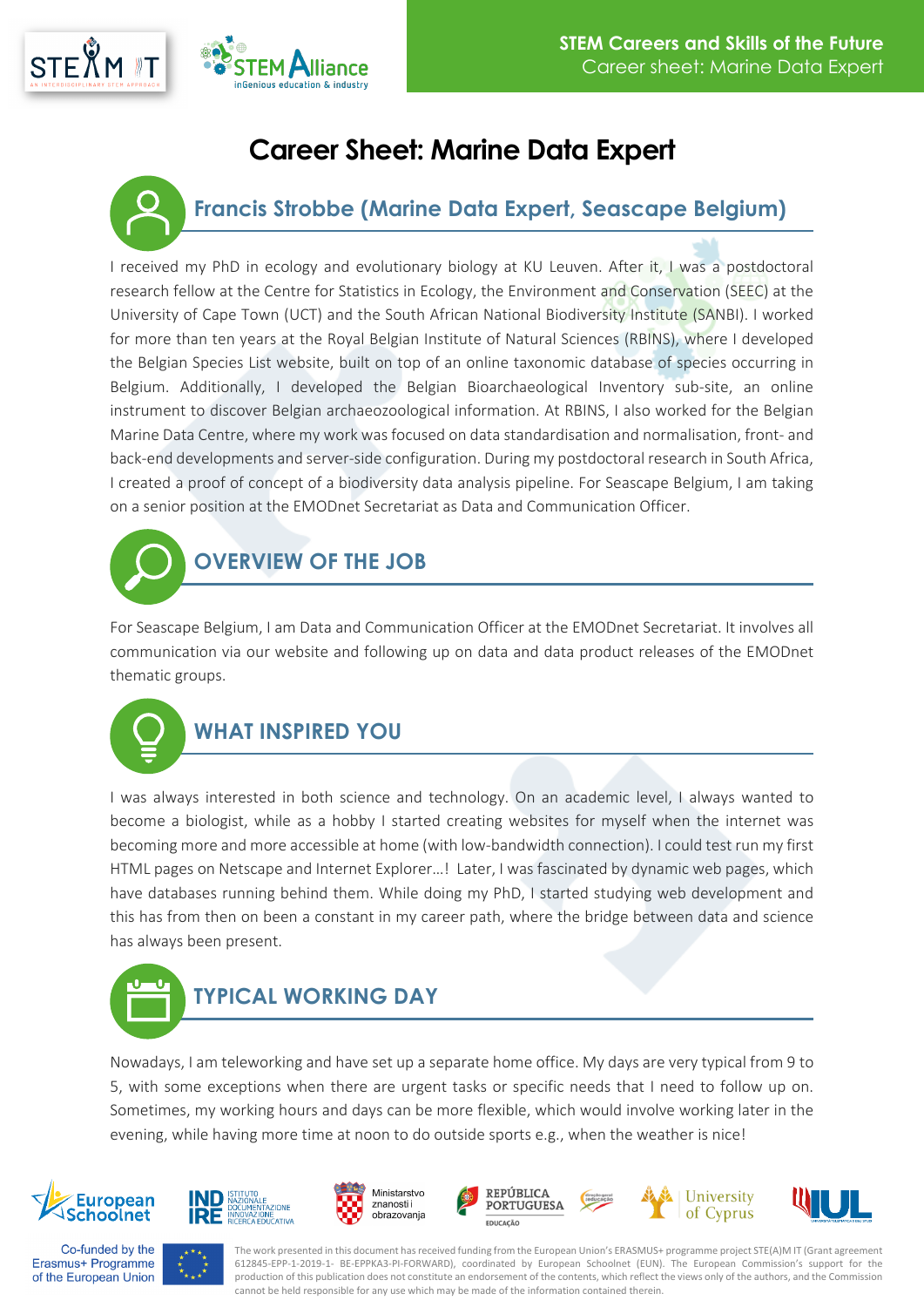





#### HIGHER EDUCATION:

Bachelor Biology (KULAK, Kortrijk, Belgium).

Master Biology (Major subjects: Animal ecology, Morphology and Biodiversity; KU Leuven, Leuven, Belgium).

Doctor of Sciences (Major subjects: Aquatic Ecology & Evolution; KU Leuven, Leuven, Belgium).

Postdoctoral Fellowship (Field of study: Biodiversity Information and Visualisation; Major subjects: Biodiversity - Statistical modelling – Informatics; University of Cape Town & South African National Biodiversity Institute, South Africa).

#### OTHER:

PHP jQuery & JS programming:

Database development & design;

Programming in PHP/MySQL;

Web development & Graphical design (Syntra Brussel, Syntra Mechelen).



Professional skills: Content Management, Data Presentation, Database Administration, Software Engineering, Software Management, Web Architecture and Development, User Experience Design, User Interface Design

Personal skills: Team player (Team spirit), 'Can-do' attitude (Motivation), Inventive (Creativity), Versatile (Adaptability), Accuracy (Personal responsibility)



### **CAREER PROSPECT**

I could work in many sectors. Probably more in public and academic sectors, NGO's and start-ups. However, for the private sector, I also have an interesting profile, background and skillset. I could fit in the sectors of *Science, Technology* and *Innovation*.



The ever-evolving web (application development) landscape, and how to keep up-to-date or even ahead of that, by pioneering.

**TRM** *use* education Lenovo. HMicrosoft